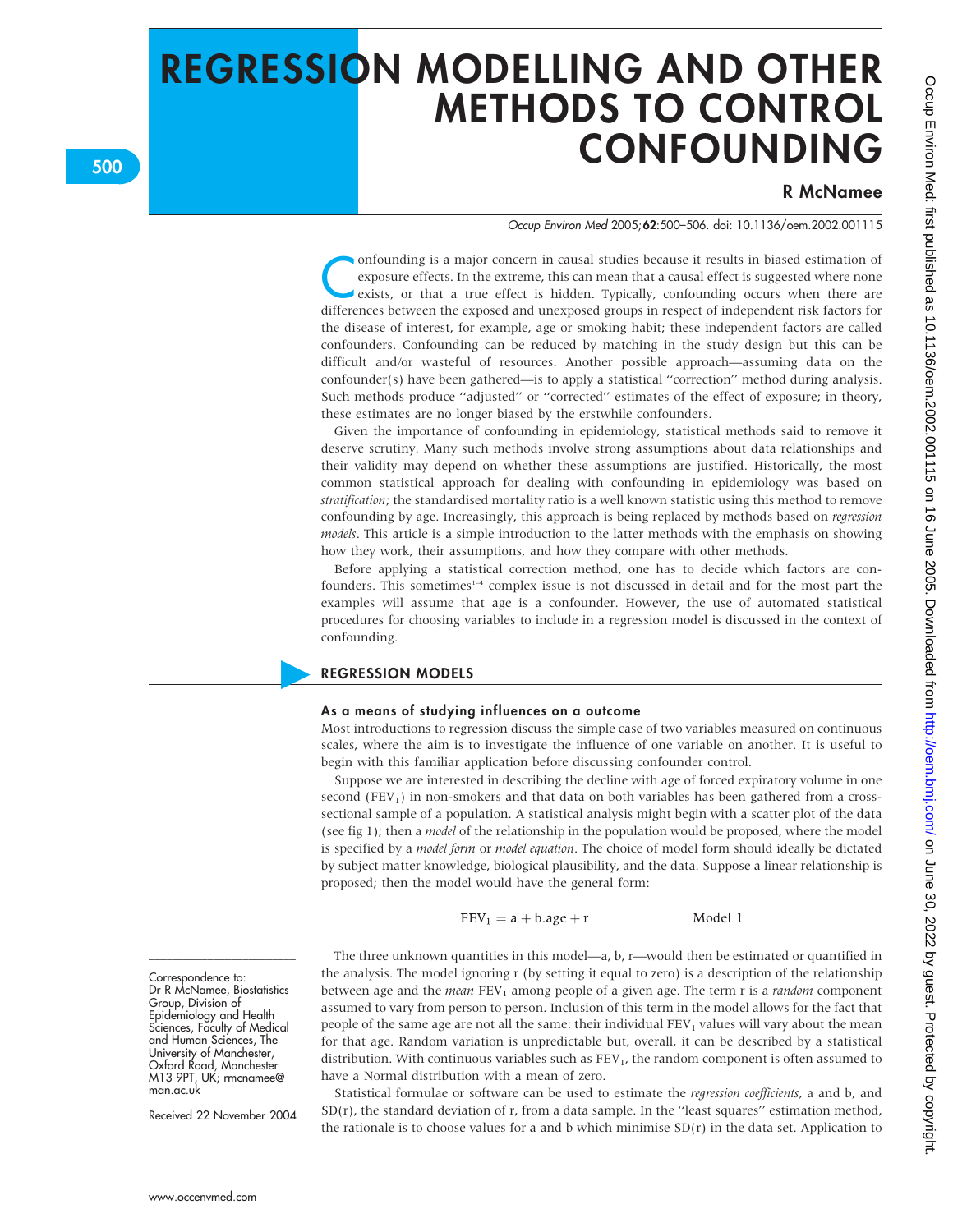

Figure 1 Relationship between  $FEV_1$  and age in 160 male nonsmokers.

the data in fig 1 gives estimates of 5.58 litres for a,  $-0.03$  litres/y for b, and 0.46 litres for SD(r). Therefore the "fitted" model is:  $FEV_1 = 5.58 - 0.03 \text{ age} + r.$ 

Table 1 shows typical software output from fitting model 1 to the data. It includes 95% confidence intervals (CI) for a and b, and p values from significance tests. In each test, the null hypothesis is that the true value of the coefficient is zero. If b were zero, then age would have no effect on  $FEV<sub>1</sub>$ . Here, the test and the 95% CI strongly suggest that b is negative.

Model 1 is an example of a linear model: it assumes that mean  $FEV<sub>1</sub>$  declines by a fixed amount (estimated as 30 ml) for every year of age. It is important to realise that linearity was assumed, not proven: the statistical analysis merely estimates the coefficients of an assumed model. We could have proposed a more complicated model equation, for example, quadratic or exponential, and then estimated its coefficients. The process of estimation does not tell us which model form, if any, is right. However there are a range of post-estimation, regression ''diagnostic methods'' to help with this task, for example, ''analysis of residuals'' and ''leverage'' statistics, which highlight discrepancies between the data and the assumed model form. A relatively non-technical account of regression diagnostics can be found in Armitage and colleagues.<sup>5</sup>

#### Extending the basic model

Other factors besides age are known to affect  $FEV<sub>1</sub>$ , for example, height and number of cigarettes smoked per day. Regression models can be easily extended to include these and any other determinants of lung function. Model 2 includes height and cigarettes. It assumes that each has a linear relationship with  $FEV<sub>1</sub>$  and assumes that the joint effect of the three factors together is the sum of their separate effects:

# $FEV_1 = a + b \cdot age + c \cdot height + d \cdot c \cdot igaret \cdot ts + r$ Model 2

A standard statistical analysis based on this model and data would produce estimates of a, b, c, d, and SD(r), as well as 95% CIs and ''null hypothesis'' tests for each coefficient. It might be argued that, since  $FEV<sub>1</sub>$  measures volume, one

would expect it to increase proportional to the cube of height. To reflect this, we could postulate an alternative equation which includes height<sup>3</sup> among the variables on the right hand side. Regression diagnostic methods can help decide which model form—linear or cubic—is the better fit. Another development would be to consider whether the magnitude of the effect of smoking varies with age. (The phenomenon whereby the effect of one factor is modified or changed by another is known as ''effect modification''6 ). Again, one proceeds by proposing a model equation with additional variables and coefficients on the right hand side, followed by an analysis to estimate the coefficients.

How far we go in building up the complexity of the model depends very much on the purpose of the study, for example, prediction, causal analysis, or description. For the present purposes, the important things to note so far are: (1) that regression modelling offers a way of investigating the joint effects of several risk factors on health; and (2) that a regression model equation makes strong assumptions about the form of these effects.

#### Models for disease outcomes

In models 1 and 2 the "dependent" variable,  $FEV<sub>1</sub>$ , is measured on a continuous scale. A model of this type is not suitable for investigations of disease incidence or prevalence. In the latter case, the dependent variable would have a dichotomous scale disease present or absent. Two models often used for disease data—the logistic regression model and the Poisson regression model—are discussed briefly later. These models have a different form for the left hand side of the model equation. The right hand side of the equation—which specifies the factors we think affect disease risk—remains as flexible as before, both in terms of number of factors and form.

## Regression as a means of confounder control

An occupational or environmental epidemiologist recognises that there are multiple risk factors for the disease of interest but typically wants to focus on the casual effect of only one factor, for example, an occupational exposure; hereafter this factor is called ''the exposure''. In this setting, other risk factors for the disease are considered only because they might be confounders, rather than being of direct interest. The goal is then to study the effect of the exposure on disease, ''controlling'' or ''adjusting'' for the others. No new regression methodology is needed to do this. As before, we begin with a model equation of which the right hand side includes terms representing the exposure and the potential confounders. The

| FEV <sub>1</sub> | <b>Coefficient</b> | Std error | t statistic | Probability | 95% CI                 |
|------------------|--------------------|-----------|-------------|-------------|------------------------|
| Age              | $-0.0301$          | 0.0032    | $-9.52$     | < 0.001     | $-0.0363$ to $-0.0238$ |
| Constant         | 5.5803             | 0.1440    | 38.75       | < 0.001     | 5.2960 to 5.8647       |

501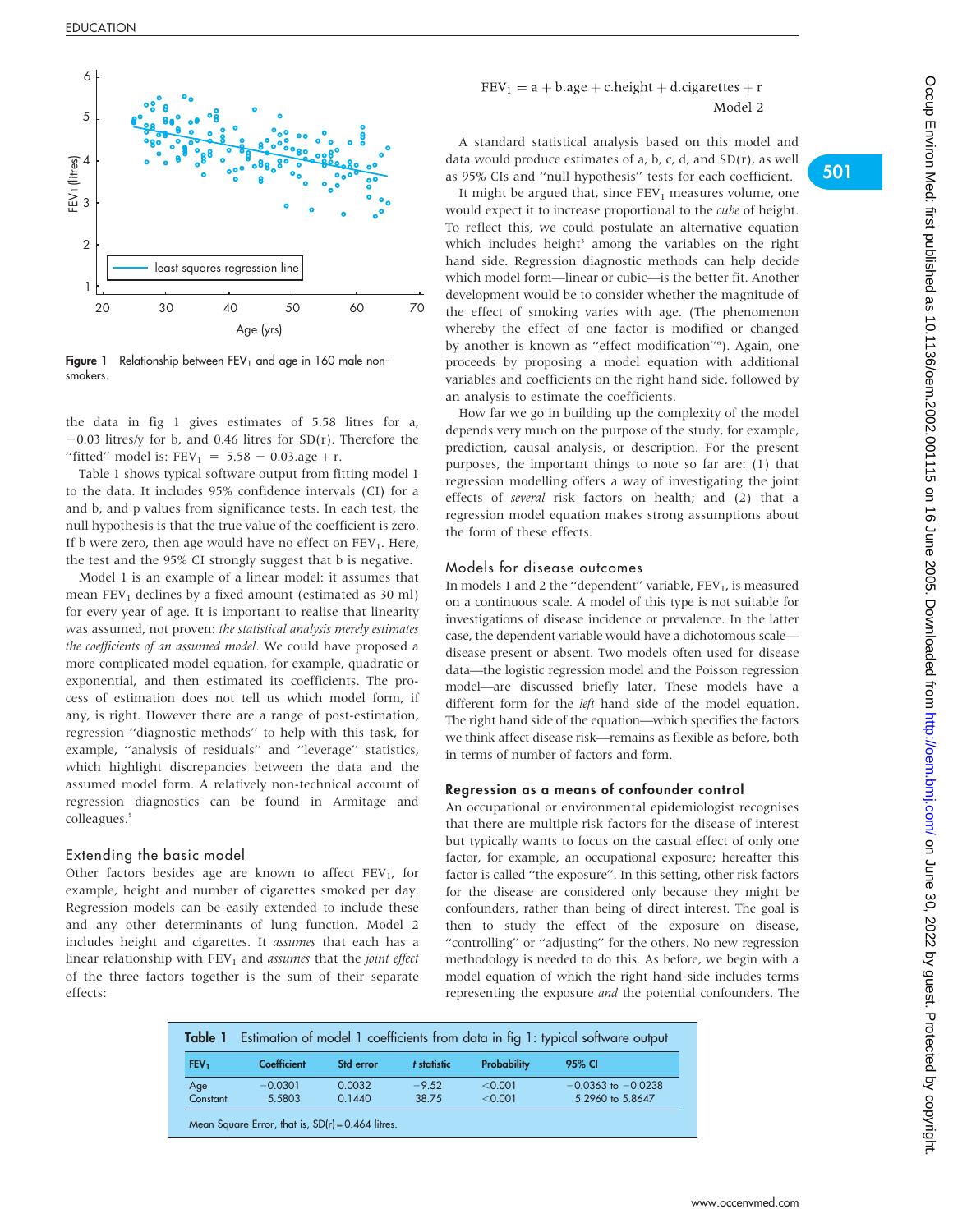formulae or software used to fit the model are exactly the same as before. In other words, the fact that the epidemiologist labels several of the factors as ''confounders'' and one as ''the exposure'', is of no consequence to the fitting process.

502

Although the technical process is identical, the practice of regression modelling can—and should<sup>57</sup>—vary with the purpose of the research. Consider the development of a regression model in a different situation, for example, where the purpose is to find a simple method of *predicting* disease status on the basis of symptoms, tests, and personal characteristics of patients. There will be a preference for a simple model that will be easy to translate into simple rules for clinic use. Apart from their ability to predict, the only preference for having a particular factor in the model will be on the ground that it is cheap or easily measured. The issue of the casual relationship between the factors and disease is not central—if the model predicts well, it has done its job. In contrast, the present problem—to address the causal effect of an exposure by control of confounding—means that the exposure variable and sufficient measured confounders must be included in the model. A simple model is not required: the final choice of model form should be dictated by the need to eliminate confounding,<sup>7-9</sup> not parsimony.

#### Automated selection methods in regression

When there are a lot of potential confounders, the time taken to consider if, and how they should be included in models may be substantial. Given that we are not really interested in these relationships per se, it may be tempting to use a statistical algorithm to make the decisions. A number of automated procedures for selecting variables for regression models are included in most regression software. These include forward entry (or step-up), backward elimination (or stepdown), and best subset method. In all cases the guiding principle is statistical significance and linear relationships are automatically assumed. For example, the forward entry, sequential method starts with an ''empty'' model—that is, no variables. At step 1, the variable with the most ''statistically significant'' relationship with the health outcome is entered into the model. At step 2, a second variable is selected from the remainder on the basis that it adds most, in terms of ''significance'', to the model of step 1. The procedure continues in this way, stopping when no variables outside the model add ''significantly'' to it.

Automated selection procedures should not<sup>8</sup> <sup>9</sup> be relied on to make decisions about confounders as they may result in inappropriate exclusions or inclusions in a model. If a variable is a confounder, it ought to be controlled—regardless of statistical significance. Also, certain variables may not be confounders, and therefore should not be controlled,<sup>2</sup> even though they have a statistically significant relationship with disease, for example, factors on the causal pathway between exposure and disease. The fact that different types of automated procedure can give rise to different selections in the same data should also serve as a warning. There is no statistical algorithm that can succeed in identifying all confounders in a study—the decision process will always require subject matter knowledge and judgement,<sup>1389</sup> as well as statistical information.

#### Interpretation of model coefficients

In general, a regression coefficient for a factor in a model estimates the effect of an increase of one unit in that factor, if all other factors in the model stay unchanged and assuming the model assumptions are correct. Consider a study of the acute effect on  $FEV<sub>1</sub>$  of occupational exposure to flour as measured in mg/m<sup>3</sup> for each individual. To study this relationship, while allowing for the effects of age, height, and smoking habit, the following model with the usual assumptions about r is proposed:

$$
FEV1 = a + b.age + c. height + d. cigarettees+ e. flour + r
$$
 Model 3

Suppose an analysis estimates e as  $-0.15$  litres/mg/m<sup>3</sup>. Then, if the model assumptions are correct, this measures the effect, on  $FEV_1$ , of an increase in exposure of 1 mg/m<sup>3</sup>, but no change in age, height, or smoking. In other words, it is a measure of the effect of exposure unconfounded by age, height, or smoking. In reality, this claim depends on the appropriateness of the model, the quality of the measurements, and of course there being no omitted confounders.

In practice one can never be sure that all the assumptions of a model are correct. Statisticians refer to methods which tend to give ''the right answer'', even if assumptions on which they are built turn out to be wrong, as being *robust*, in contrast to methods which are sensitive to mis-specification. In the context of confounder control, one should therefore consider the sensitivity of regression analysis to any inbuilt assumptions about the effects of confounders. For example, would it make much difference to our conclusion about exposure if we assumed a linear relationship between disease risk and the confounder age, when really it is exponential? If in doubt, a ''sensitivity analysis''—which compares results from different sets of assumptions-is recommended.<sup>8</sup> An example where assumptions do make a difference is given below.

The problem of measurement error afflicts all types of analysis, including regression methods. The impact of error in confounder measurement is perhaps not as widely appreciated as it should be. Poor measurement of confounders reduces the ability to control for their effects by statistical methods: there will be *residual confounding*,<sup>10</sup> despite the claim to have ''adjusted'' for the confounder(s). Consider a study of exposure and respiratory disease where pack-years of cigarettes is an important risk factor and confounder. If the regression analysis relies on current smoking—yes/no—to ''adjust for smoking'', then it may not fully reflect the impact of tobacco or its confounding impact; the result may be residual confounding.

#### REGRESSION VERSUS STRATIFICATION Control of confounding by stratification

Stratification methods have a long history of use in epidemiology to make age adjusted comparisons of the mortality experience of different groups; for example, to compare an exposed occupational cohort and the general population. Typically in such studies, the crude comparison of rates is confounded by differences in the age distributions of the cohort and general population: ''age adjusted'' statistics are needed. The steps of the stratification method, illustrated in table 2 for a comparison of lung cancer mortality rates among male pottery workers with all men in England and Wales, are as follows:

▶ S1: Stratify each group—cohort and population—into a number of subgroups, based on levels of the confounder.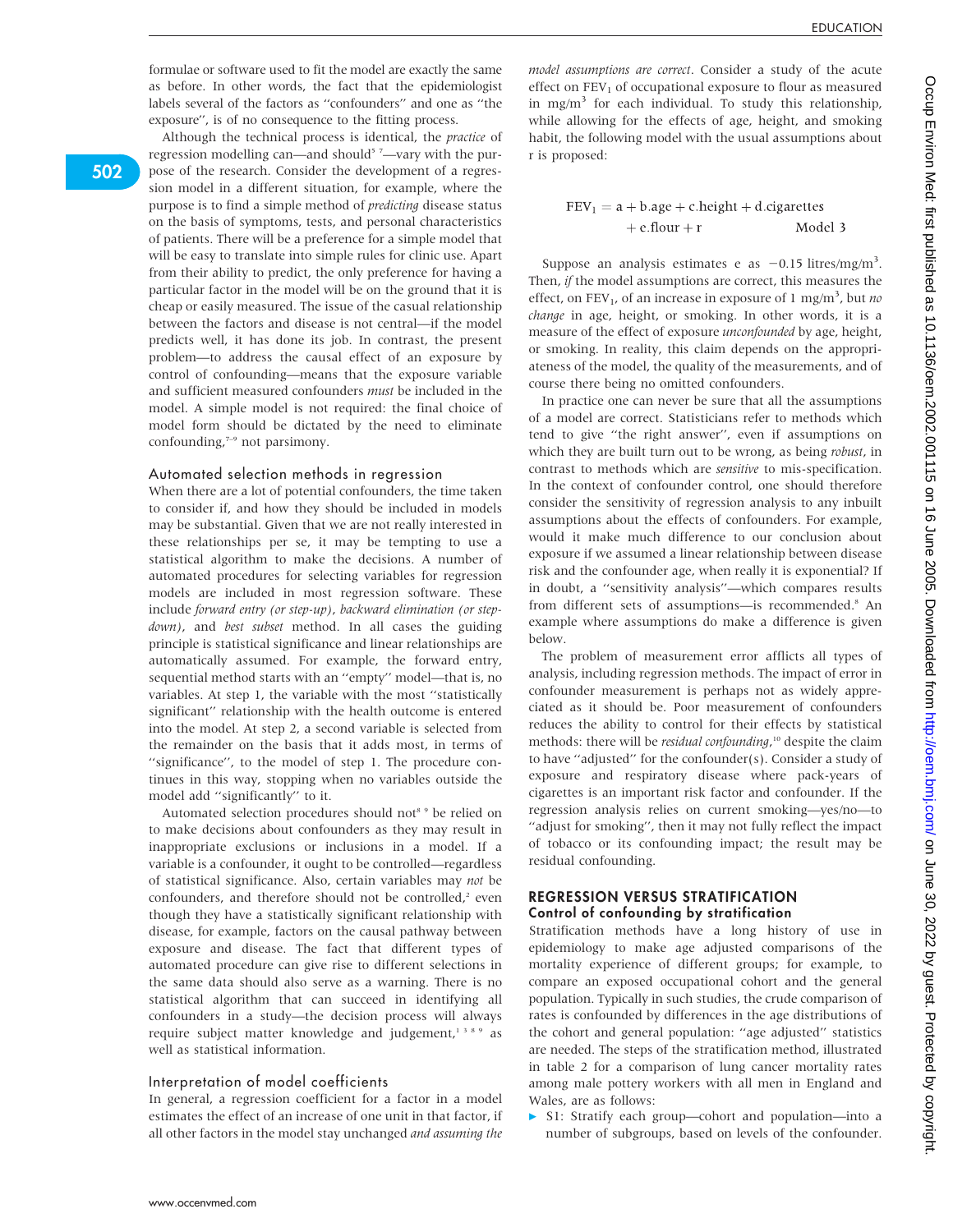| Male pottery workers |         |                   | <b>England and Wales</b><br>male population |                          |                              |         |
|----------------------|---------|-------------------|---------------------------------------------|--------------------------|------------------------------|---------|
| Age $(y)$            | P-years | Ca lung<br>deaths | Death rate /1000/y<br>(1)                   | Death rate/1000/y<br>(2) | <b>Rate ratio</b><br>(1)/(2) | Weight* |
| $55 - 59$            | 4334    | 13                | 3.0                                         | 1.3                      | 2.3                          | 0.346   |
| $60 - 64$            | 2200    | 11                | 5.0                                         | 2.8                      | 1.8                          | 0.378   |
| $65 - 69$            | 1096    | -8                | 7.3                                         | 4.1                      | 1.8                          | 0.276   |
| Total                | 7630    | 32                |                                             |                          |                              |         |

Here the subgroups (''strata'') are age bands, each spanning five years.

- S2: Compare the cohort and population death rates in each stratum by calculating a simple comparative statistic in each. For example, in table 2, the *rate ratio* (cohort rate  $\div$ population rate) is calculated for each age band.
- S3 (optional): For brevity, combine the comparative statistics from each stratum into a single summary figure. Usually a weighted mean of the statistics is calculated; a weighted mean tends to give more ''weight'' to bigger strata. Details of how to choose weights need not concern us here.

Suppose there are no other confounders besides age, and consider the first age band in table 2. If it is reasonable to assume that mortality rates do not vary appreciably within the range 55–59 years, then everyone within this band can be treated as having the same effective age. It follows that the rate ratio (RR) for this band, 2.3, is not biased by age differences. The same will be true of the RRs for the other two bands. The three rate ratios are quite close in value and it therefore seems reasonable to combine them (S3) into a single figure. Based on the weights in table 2, their weighted mean is 1.88. As its three components are unbiased, this weighted mean is also unbiased. Hence 1.88 is an estimate of the RR among pottery workers, which is not confounded by age.

Usually an SMR is calculated for such data. If this is done here, using the usual formula,<sup>11</sup> it is found that  $SMR =$  $188 = 1.88 \times 100$ . This is not a coincidence; steps S1–S3 are an alternative way of computing an SMR. The method explained here has the advantage of illustrating clearly the logic of ''adjustment by stratification'', which can also be used in other settings.

Another statistic based on the stratification approach is the Mantel-Haenszel (MH) adjusted odds ratio, often used in case-control studies;<sup>12</sup> in this case, the statistic used at S2 is an odds ratio and the MH statistic is a weighted average of odds ratios from different strata. In theory, stratification can be applied to any study design and any choice of statistic. For example, to compare mean  $FEV<sub>1</sub>$  between an exposed and unexposed group while adjusting for age, we could stratify both groups by age (S1), calculate the difference in exposed and unexposed  $FEV_1$  means in each stratum (S2), and calculate a weighted average of the differences across strata (S3).

#### Stratification versus regression based methods Assumptions

Stratification based methods are not free of assumptions but, in general, they require fewer assumptions than regression. In particular, using stratification, it is not necessary to make formal assumptions about the relationship between the confounder(s) and the disease/health measure. Consider the lung cancer example above: we did not have to define the form of the relationship between lung cancer risk and age, and hence potentially difficult questions as to the shape of this relationship were avoided. In contrast, in regression we have to formally model these relationships and consider the consequences if we get this wrong.

#### Measurement accuracy

The stratification method only works if the stratification is sufficiently fine to eliminate the relationship between the disease and the confounder within strata. If it is not, then there will be residual confounding. This point is closely connected to the issue of poor measurement of confounders mentioned above. With stratification, we effectively replace the original scale of measurement (for example, year of age) of a confounder by a less accurate, categorical version (for example, 5-year age bands). This may not matter too much with narrow categories, but wide categories (20-year age bands) would lead to residual confounding.

# Extension to several confounders

In theory the stratification approach can be extended to several confounders. Suppose we define eight age bands and five smoking bands. To adjust for both variables may mean that subjects have to be divided up into all 40 ( $= 5 \times 8$ ) bands formed by the age and smoking combinations. As the number of strata increases, the size of each decreases and the within-stratum estimation process—step S2—becomes unstable. Rothman and Greenland<sup>8</sup> refer to the point "when stratification has exceeded the limits of the data'', and note that then it can give extreme results which are biased. This problem therefore places a practical limit on the number of variables that can be adjusted for by stratification methods. In contrast the number of variables in a regression model can be quite large—especially when the outcome has a continuous scale—without any major effect. Hence this method tends to be favoured when there are many confounders to be controlled.

# PROPENSITY SCORE METHODS TO ADJUST FOR CONFOUNDING

To date, this more recent approach<sup>13 14</sup> has not been used much in occupational or environmental epidemiology, but this may change. It is explained here for the simple case where there are two exposure groups—exposed and unexposed—and the health outcome is disease status. A propensity score analysis has two stages:

P1: Build a regression model to *predict exposure group*. In this model the left hand side of the equation is exposure 503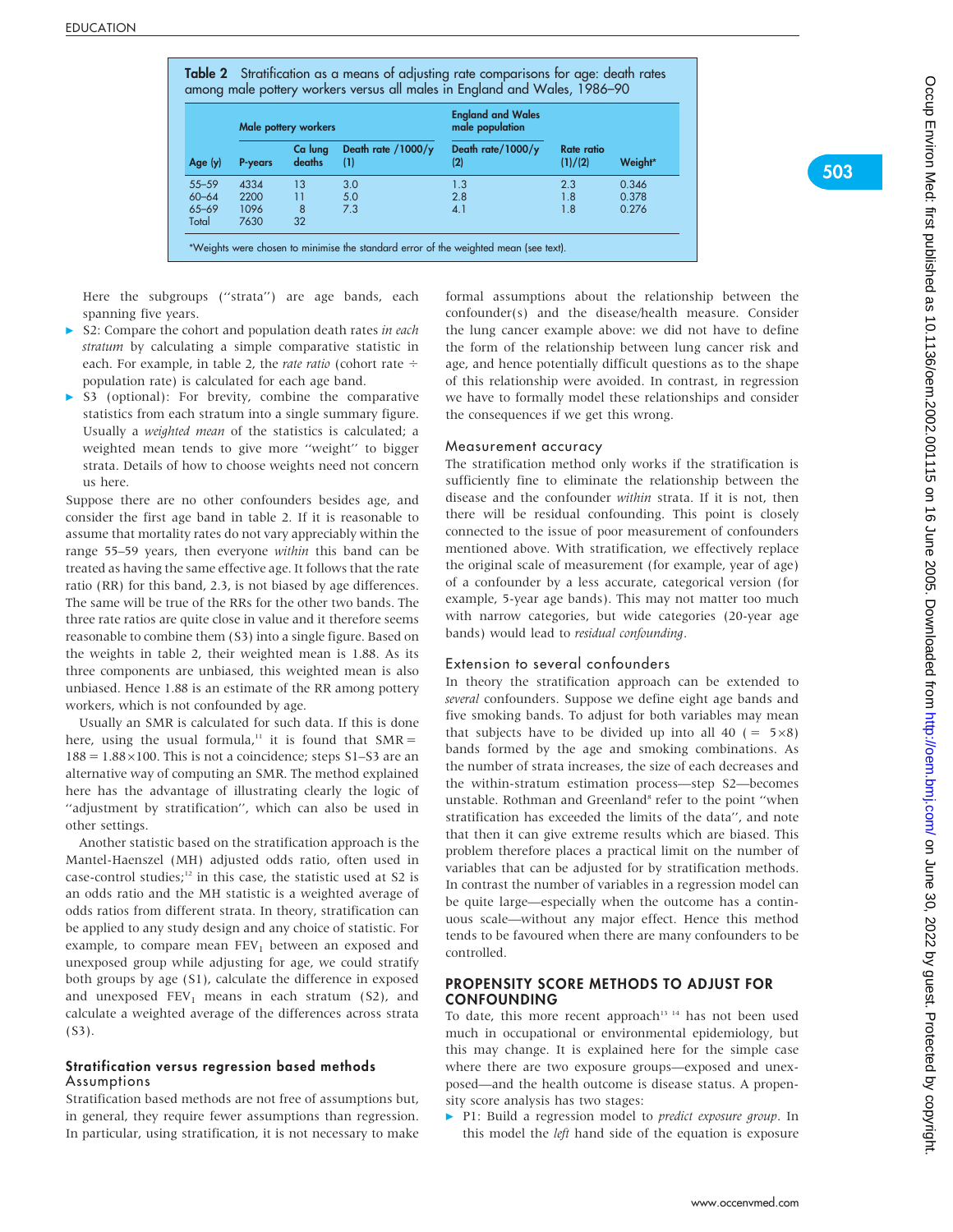group, while the right hand side includes variables which influence exposure group membership. This analysis can be viewed as an attempt to model the selection process which leads to some people being exposed and others not, and thereby to understand how exposed and unexposed differ before exposure took place. Research authors often address this issue informally by a table which compares characteristics—for example, gender, age, year of birth, smoking—of exposed and unexposed. The difference here is that these characteristics are considered jointly in a regression model. Furthermore, this model is used to give each person a *propensity score* which measures the propensity (probability) to be exposed given their individual characteristics.

P2: In the second stage, disease rates are compared between exposed and unexposed after adjustment for propensity scores. The adjustment method can be based on regression or on stratification. In these analyses, the propensity score—a single measure—takes the place usually occupied by several confounders in traditional analyses.

There has been little research into the advantages and disadvantages of propensity methods for confounder control compared to traditional regression methods. Since propensity methods use regression in P1, they involve the usual assumptions and issues of variable selection. As elsewhere, reliance on purely statistical criteria to choose variables correctly at this step is not guaranteed to take care of confounders.

#### FURTHER TOPICS IN REGRESSION Regression models for comparing groups

If we are only able to classify subjects into exposure groups, for example, low, medium, high, the exposure variable is said to be categorical. Categorical variables can be included as predictors on the right hand side of a model equation although special rules are needed when there are three or more categories. We concentrate here on the case of two categories—exposed and unexposed.

Consider a study comparing  $FEV<sub>1</sub>$  in two groups where we want to adjust the comparison for age, height, and smoking. The data set contains a variable ''group'' which takes the value 1 if the subject is exposed and 0 if unexposed. Now consider the following model:

$$
FEV1 = a + b.age + c.height + d. eigenettes
$$
  
+ e.group + r Model 4

The coefficient e is the one of primary interest. Its interpretation follows from the general definition given above: it is the effect of increasing ''group'' by 1 unit, assuming all other variables are fixed and the model is correct. In other words, it is the mean difference in  $FEV<sub>1</sub>$  between exposed (group = 1) and unexposed (group = 0) if age, height, and cigarettes were the same in each group.

#### Some models for disease outcomes: logistic and Poisson regression

Suppose that the outcome measure is presence or absence of respiratory disease at a point in time. This is a dichotomous variable with values 1 or 0 according to disease status. To model the probability (p) of disease as a function of age, cumulative pack-years of cigarettes smoking and exposure concentration, a possible model would be:

$$
\ln\left(\frac{p}{1-p}\right) = a + b \cdot age + c \cdot pack - yrs + d \cdot conc
$$

This is called a logistic regression model; the term logistic denotes the form of the left hand side of the equation. In this model the random component is assumed to have a binomial distribution. Data from prevalence studies, and longitudinal incidence studies with a fixed duration of follow up, can be analysed using logistic models.

A logistic regression model is not suitable for incidence studies where the length of follow up varies among subjects. In such studies the basic measure of interest is the incidence density rate = number of cases of disease (Y say) divided by person-time of observation (T say). Poisson regression models are a natural extension for investigating factors which affect these rates. Imagine an occupational cohort study with two exposure groups monitored over many years for lung cancer. A possible Poisson model, with predictors age, cigarette pack-years, and exposure group is:

$$
lnY = ln(T) + a + b.age + c.pack-yrs + d.group + r
$$

The term ''Poisson'' stems from the assumption of a Poisson distribution for the random component of the model. Further discussion of these and other possible models for disease data is beyond the scope of this article, but can be found in Checkoway and colleagues<sup>11</sup> and Jewell.<sup>12</sup>

#### Minimising assumptions: semi-parametric regression

Regression models are attractive because of their flexibility in dealing with several influences on disease. But this flexibility comes with a price—reliance on strong assumptions about relationships, for example, linear, quadratic, exponential assumptions. Here we consider two ways of avoiding these "parametric" assumptions, which can be applied to all or just some of the variables in a model. The resulting regressions are then labelled ''semi-parametric''.

Consider a model of the effects of pack-years of cigarettes on disease risk. The first method, based on categorisation, requires very little specialist knowledge to implement. The continuous variable, pack-years, is categorised—into k categories say—and all but one of these categories (that is,  $k-1$ ) is represented in the model separately. The omitted category is a ''baseline'' category, often the category with the lowest risk, for example, never smokers. In this model, risks in different categories are not constrained to follow a set pattern. We can visualise the relationship between risk (y axis) and smoking category (x axis) in such models as a series of steps: as we move from one smoking category to another, risk jumps up (or down) to another step but the steps can be of different heights. One difficulty with this method is that it is susceptible to "gerrymandering",<sup>8</sup> that is, changing the boundaries of the categories until one gets a result that one likes. Nevertheless this method is recommended as an exploratory first step, even if a parametric model is the eventual goal, since it can help in choosing the parametric model form.

In the above method, risk ''jumps'' at the category boundaries but is flat in between. In reality, risk functions are likely to be smooth. A way of achieving a smooth relationship—without parametric assumptions—is to use a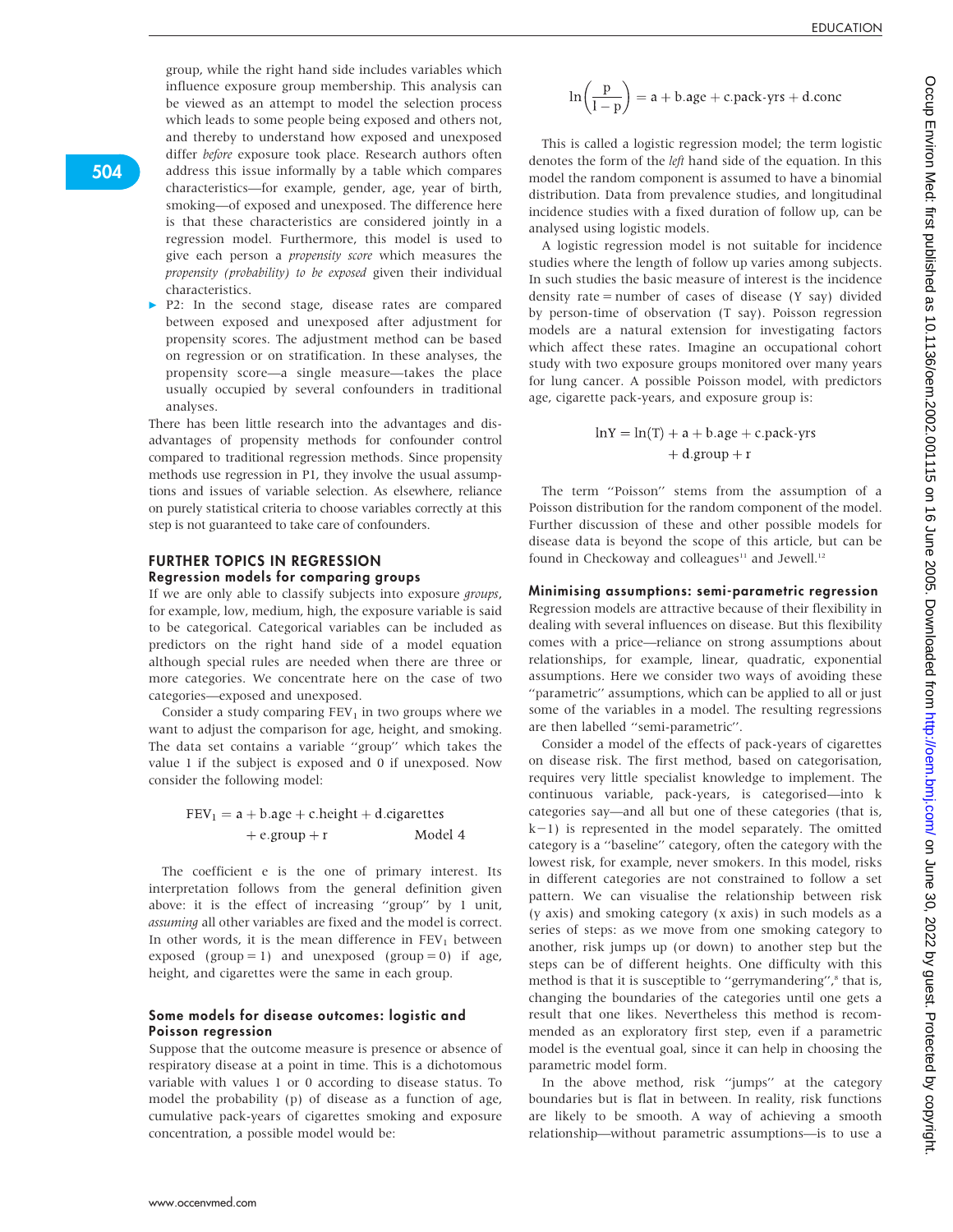| <b>SBP</b> | <b>Coefficient</b> | Std error | t statistic | Probability | 95% CI              |
|------------|--------------------|-----------|-------------|-------------|---------------------|
| Age        | 1.81               | 0.0963    | 18.75       | < 0.001     | 1.62 to 2.00        |
| Group      | $-6.93$            | 2.3973    | $-2.89$     | 0.004       | $-11.66$ to $-2.19$ |
| Constant   | 53.28              | 3.1976    | 16.66       | < 0.001     | 46.97 to 59.59      |

scatterplot smoothing technique. Spline methods<sup>15</sup> are an example. In these, the predictor variable x (pack-years) is again divided into a number of categories; a smooth curve linking risk and x is fitted within each category but the curves are made to join smoothly at the category boundaries (now called ''knots''). The number of categories can be made very large so that the overall curve is quite free to bend and flex as needed. Spline methods are often used in studies of environmental pollution and daily mortality to remove confounding by time related factors such as season and influenza epidemics. Such methods may also be used to explore the exposure-disease relationship itself, as in a recent study<sup>16</sup> of the relationship between lung cancer risk and exposure to silica. An attraction of such methods over parametric regression is their ability to reveal threshold effects.

# When wrong assumptions lead to false relationships: an example

The following example illustrates a situation where the wrong parametric assumption makes a substantial difference



Figure 2 Relationship between SBP and age in 171 men. (A) True relationship. (B) Fitted relationship, assuming linear model.

to the results of a causal analysis. The data—on systolic blood pressure and age—were generated artificially from a known model form, but analysed assuming a different form. Suppose the true relationship, among all adult men in a certain community, is given by the solid curve in fig 2A; this non-linear relationship was generated by the equation: SBP  $= 99 + 0.1 \times age + exp(age/15)$ . Also assume that individual SBP values vary randomly about the curve, with the random component having a Normal distribution with SD of 5 mm Hg. The dots in fig 2A are blood pressures for a fictional sample of 171 men from this community, their values having been generated for present purposes using the above assumptions and a random number generator. For simplicity we assume there is no diurnal variation in SBP and that it can be measured without error.

Now suppose all these men work in a factory where 87 of them are exposed to a factor wrongly suspected of increasing blood pressure; the remaining 84 are unexposed. An investigator measures their SBP and age. From fig 2B, one can see that exposed men are generally older than the unexposed. To estimate the effect of exposure, ''adjusted'' for differences in age, the investigator proposes a linear regression model as follows:  $SBP = a + b \cdot age + c \cdot group + r$ , where r is a Normal random component. The results of the regression analysis are shown in table 3. Of most interest is the coefficient for c which estimates the effect of exposure, "adjusted" for age: it is  $-7$  mm Hg (95% CI -12 to -2,  $p = 0.004$ ). Thus this analysis, which "controls for age", has found a statistically difference in SBP between exposure groups, yet we know there is no exposure effect.

What has gone wrong? The linear model wrongly assumes a constant age gradient across the whole age range. Since the

# Main messages

- Regression models are a flexible way of investigating the separate or joint effects of several risk factors for disease or ill health. These factors may include exposures and confounders of the exposure-disease relationship.
- Usual (parametric) regression requires strong assumptions to be made about the form of the relationship between disease risk and each risk factor in the model.
- Claims of having "controlled for confounders" depend to some extent on the validity of such assumptions. Hence sensitivity analysis and regression diagnostic methods are recommended.
- Other methods for dealing with confounders, some of which require fewer assumptions, include non-parametric regression, stratification-based methods, and the propensity score approach.
- Automated statistical algorithms based on statistical significance, should not be relied on for selecting confounders to include in regression models.